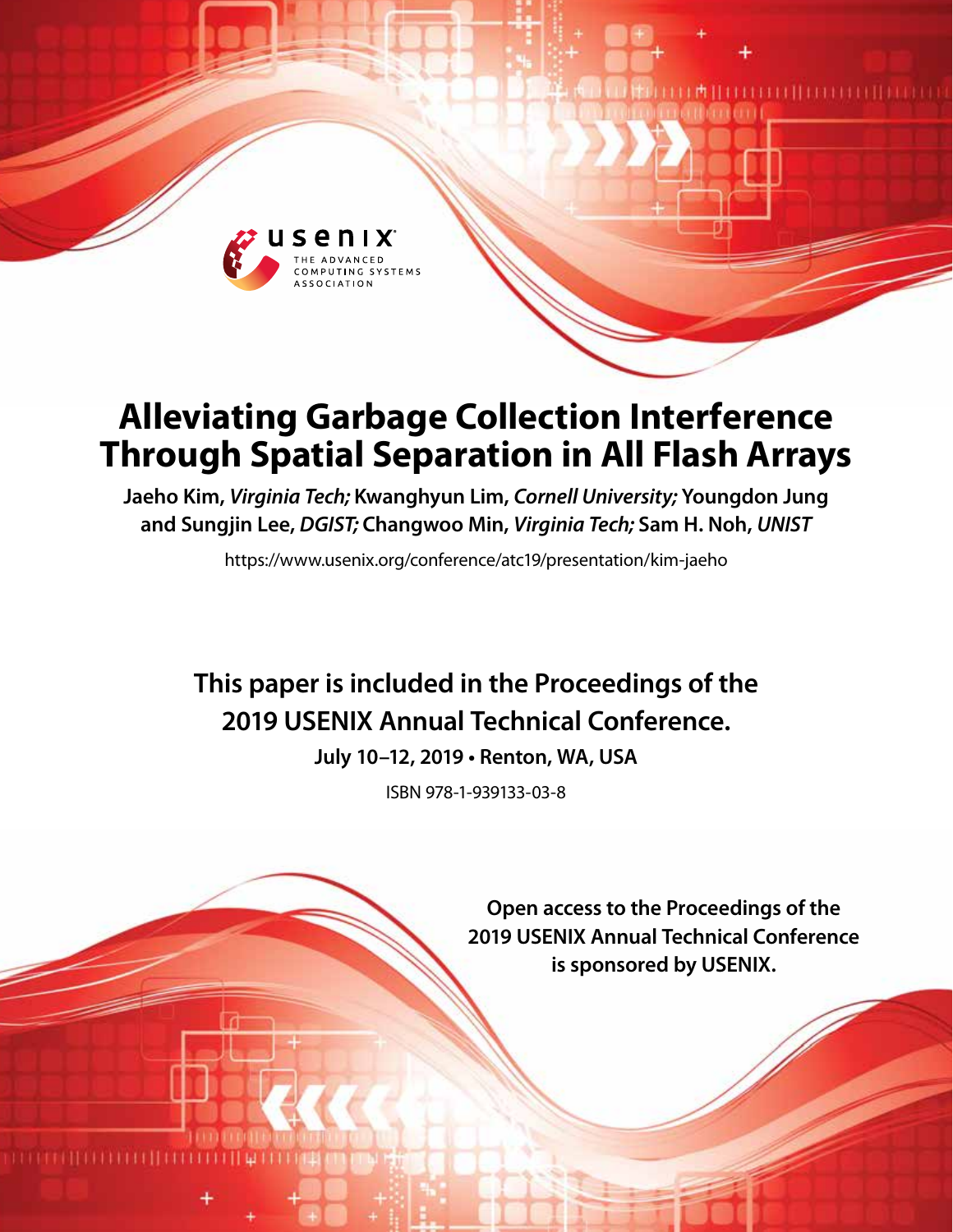## Alleviating Garbage Collection Interference through Spatial Separation in All Flash Arrays<sup>∗</sup>

Jaeho Kim Kwanghyun Lim<sup>‡</sup> Young-Don Jung<sup>†</sup> Sungjin Lee<sup>†</sup> Changwoo Min Sam H. Noh<sup> $\star$ </sup>

> *Virginia Tech* ‡ *Cornell University* †  $\overline{P}$  *DGIST*

#### Abstract

We present SWAN, a novel All Flash Array (AFA) management scheme. Recent flash SSDs provide high I/O bandwidth (e.g., 3-10GB/s) so the storage bandwidth can easily surpass the network bandwidth by aggregating a few SSDs. However, it is still challenging to unlock the full performance of SSDs. The main source of performance degradation is garbage collection (GC). We find that existing AFA designs are susceptible to GC at SSD-level and AFA softwarelevel. In designing SWAN, we aim to alleviate the performance interference caused by GC at both levels. Unlike the commonly-used *temporal separation approach* that performs GC at idle time, we take a *spatial separation approach* that partitions SSDs into the front-end SSDs dedicated to serve write requests and the back-end SSDs where GC is performed. Compared to temporal separation of GC and application I/O, which is hard to be controlled by AFA software, our approach guarantees that the storage bandwidth always matches the full network performance without being interfered by AFA-level GC. Our analytical model confirms this if the size of front-end SSDs and the back-end SSDs are properly configured. We provide extensive evaluations that show SWAN is effective for a variety of workloads.

## 1 Introduction

With the advent of the IoT and big data era, the amount of data generated, manufactured, and processed is expected to grow at rates that were previously unimaginable [20, 25, 36, 44, 52]. Such explosive growth of data will impose considerable stress on storage systems in data centers. All Flash Array (AFA) storage, which solely uses an array of SSDs, seems to be a viable storage solution that is capable of satisfying such a high demand. AFA has been recently receiving a lot of attention because of its high performance, low power consumption, and high capacity per volume.

While flash SSD is relatively new and its characteristics are different from HDD, the overall architecture of an AFA system is not much different from traditional HDD-based



*UNIST*

Figure 1: Performance of AFA consisting of eight SSDs under random write workloads. Performance fluctuation starts to occur (at around 1000 seconds) when the size of user write request approaches the capacity of AFA, roughly 1 TB in this configuration.

storage servers [9, 18, 21, 30, 35, 58]. This is because, instead of architecting a new SSD-based storage server from scratch, existing HDD-based storage servers have evolved to embrace high-speed SSDs. For example, an array of SSDs inside an AFA are grouped by variants of RAID architectures (e.g., RAID4, RAID5, or Log-RAID, which is based on log-structured writing that we describe in more detail in Section 2).

This naive AFA design, which replaces HDDs with SSDs, is not adequate to take full advantage of high-speed SSDs in two reasons. First, we observe significant performance drop as we run the FIO tool [6] that generates 8 KB random writes. Figure 1 shows the throughput of AFA with eight SATA SSDs (Samsung's 850 PRO) grouped as Log-RAID [9, 10, 21], where each SSD exhibits an effective write throughput of 140 MB/s. We find that garbage collection (GC) of AFA interfere with user I/O. Specifically, for the first 1,000 seconds, the system maintains high throughput that is close to the accumulated throughput of the eight SSDs. However, after 1,000 seconds, owing to interference with GC, the throughput drops considerably and oscillates between 300 MB/s and 750 MB/s, which is much lower than its full performance for 8 KB random I/Os.

<sup>∗</sup>This work was initiated while Jaeho Kim was a postdoc at UNIST.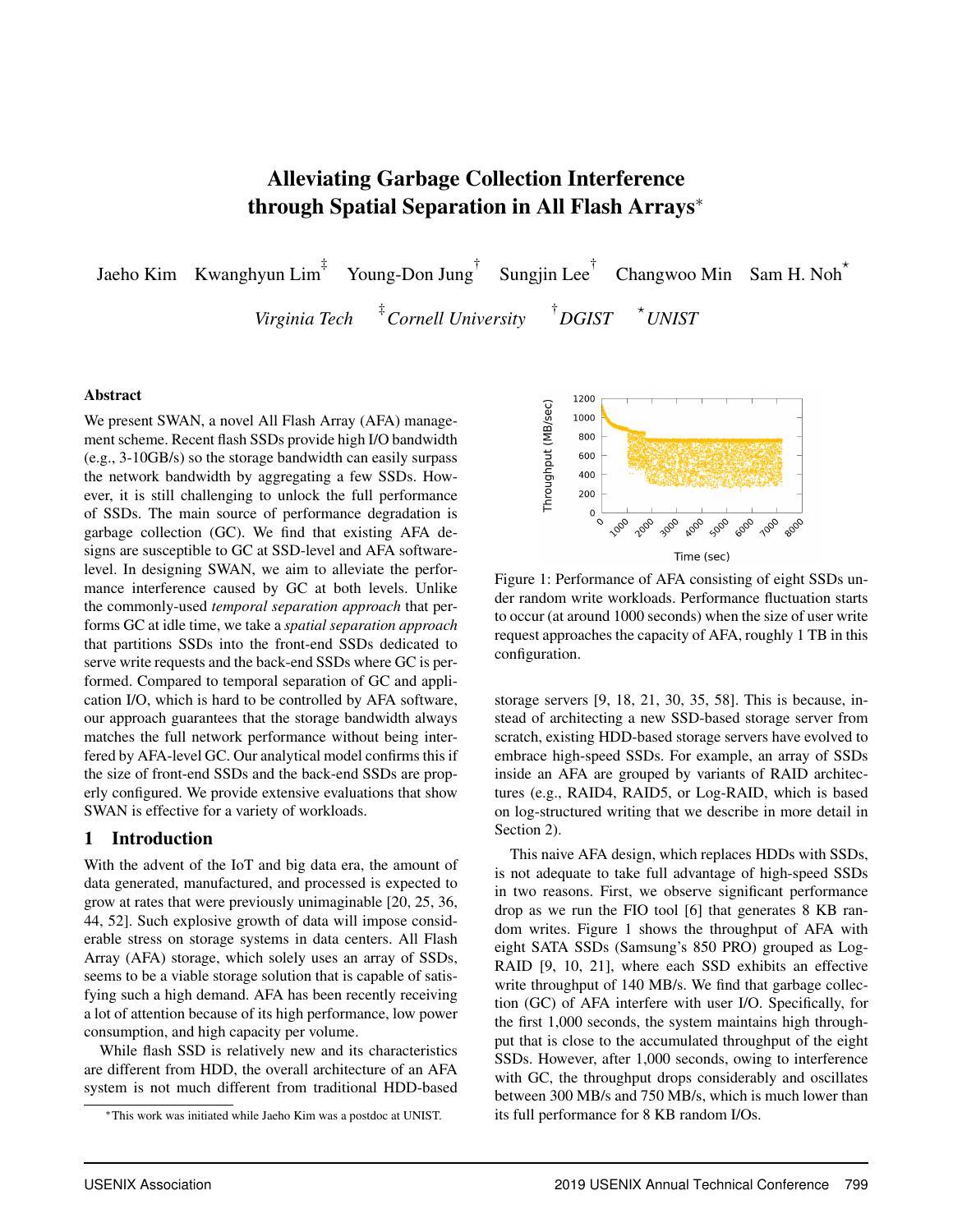|                |                          | <b>EMC</b><br>$X$ trem $IO$ [1] | <b>NetApp</b><br>SolidFire [4] | <b>HPE</b><br><b>3PAR [2]</b> | <b>Hynix</b><br><b>AFA [22]</b> |
|----------------|--------------------------|---------------------------------|--------------------------------|-------------------------------|---------------------------------|
| SSD Array      | Capacity                 | $36\sim$ 144TB                  | 46TB                           | 750TB                         | 552TB                           |
|                | $#$ of SSDs              | $18 \sim 72$                    | 12                             | $120 \text{ (max)}$           | 576                             |
| <b>Network</b> | Network Ports            | $4{\sim}8{\times}10$ Gb iSCSI   | $2\times 25$ Gb iSCSI          | $4{\sim}12{\times}16$ Gb FC   | $3\times$ Gen3 PCIe             |
|                | Aggr. Network Throughput | $5{\sim}10$ GB/s                | $6.25$ GB/s                    | $8\sim$ 24 GB/s               | $48$ GB/s                       |

Table 1: Comparison of All-Flash-Array products

Second, we find that storage bandwidth and network bandwidth are unbalanced. Typically, AFA is composed of multiple bricks, which is a 1U storage node to scale out capacity. As shown in Table 1, each brick is composed of a large number of SSDs and multiple network ports. Given the storage capacity and the number of installable SSDs, the aggregated write throughput of SSDs easily surpasses the aggregated network throughput. Taking EMC's XtremIO in Table 1 as an example, its 10GB/s network throughput can be easily saturated with four high-end SSDs with 2.5GB/s write throughput [48] out of the 18∼72 SSDs. This matches with observations of other recent work [12, 15, 37, 40].

The above two observations lead us to propose a new architecture for AFA systems. Given the maximum network or user-required throughput, our goal is to derive a balanced AFA system that *satisfies* the required throughput all the time without being interfered with foreground GC. To this end, we present *SWAN*, which stands for Spatial separation Within an Array of SSDs on a Network. In contrast to RAID that manages *all* the SSDs in parallel, SWAN manages the SSDs through several spatially separated groups. That is, only *some* spatially segregated SSDs out of all the SSDs, are in use at a single point in time to serve write requests over the network.

The rationale behind such segregated management is that, even if a large number of SSDs are available in the system, all the SSDs are not necessary to fully saturate the network bandwidth of the AFA. Using more SSDs in parallel does not help the clients in terms of performance. However, even with such a small number of SSDs being used, providing ideal, consistent performance is impossible with GC interference. The only way to achieve such ideal performance is hiding the GC effect. To hide the GC effect in SWAN, we partition the SSDs in the array into two *spatially* exclusive groups, that is, the front-end and the back-end SSDs, of which the frontend is composed of enough SSDs to saturate the bandwidth specification of an AFA. Then, SWAN manages these SSDs such that all writes are sequentially written to the front-end SSDs and those SSDs are never involved in GC. While the front-end SSDs are busy handling the user writes, the backend SSDs perform GC in the background. Once the front-end SSDs become full with user data, the cleaned back-end SSDs become the new front-end to keep serving the user writes without foreground GC. By so doing, performance interference due to GC can be hidden.

This unique organization and operational behavior of SWAN gives us insight in deriving its balanced design. The number of SSDs belonging to the front-end SSDs should be large enough to fully saturate the required throughput. If not, users' performance demand cannot be satisfied. To give enough time for back-end SSDs to be completely cleaned up before they become frond-end SSDs, we should provision enough SSDs in the front-end and back-end SSD pool. Otherwise, foreground GC becomes unavoidable. The number of SSDs in the frond-end and back-end groups can be estimated by referring to the required throughput and worst-case GC cost models [31, 38, 53].

In summary, this paper makes the following contributions:

- We present a two-dimensional SSD organization as a new AFA architecture, which we refer to as SWAN. We show that such an organization allows for spatial separation of arrays of SSDs so that consistent throughput that is not influenced by GC can be provided.
- We provide an analytic model that decides the best number of SSDs in the frond-end SSD group and in the back-end SSD group. This provides guidance on deriving a balanced system when designing SWAN-based AFAs.
- We conduct comprehensive evaluations using various workloads, including both synthetic and realistic workloads, and demonstrate that SWAN outperforms existing storage management techniques such as RAID0, RAID4, RAID5, and Log-RAID [9, 10, 21]

The remainder of this paper is organized as follows. In the next section, we review existing AFA systems. Then, in Section 3, we present the design of SWAN in detail and an analytic model to completely hide the performance interference by GC. After discussing the implementation issues of SWAN in Section 4, we describe our experimental setup and present detailed results with various workloads in Section 5. We discuss the influence on SWAN on SSD design and other relevant issues in Section 6, . We review prior studies related to this work, comparing them with SWAN in Section 7. Finally, we conclude the paper with a summary in Section 8.

## 2 Background: All Flash Array

Existing AFA systems can be roughly categorized into two types depending on their write strategies, in-place write AFAs and log write AFAs, as summarized in Table 2.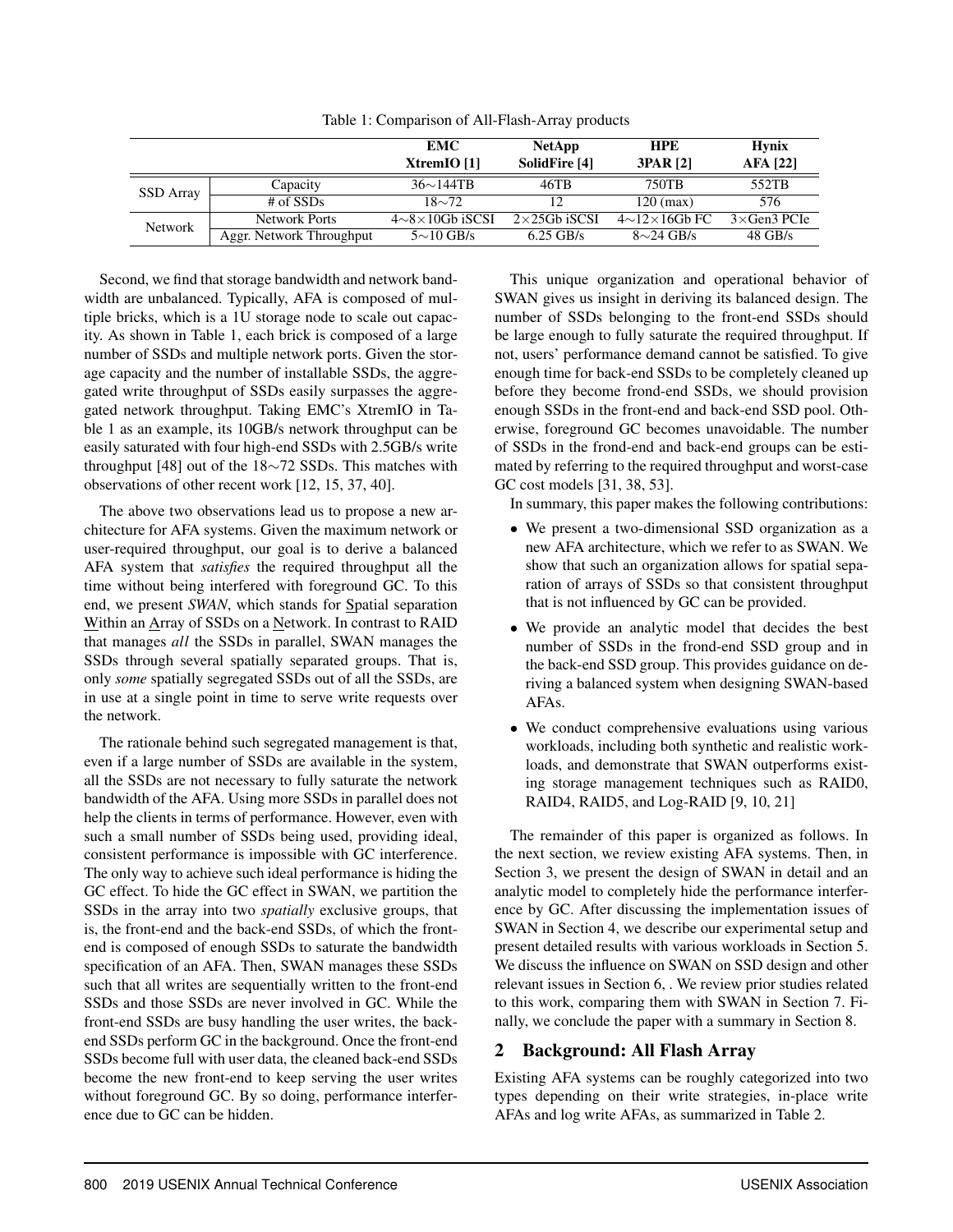|                        | <b>Write Strategy</b> | <b>GC</b> Interference | Media type             | <b>Modification</b> | <b>Disk Organization</b> |
|------------------------|-----------------------|------------------------|------------------------|---------------------|--------------------------|
| Harmonia [30]          | In-place write        |                        | <b>SSDs</b>            | Array controller    | $RAID-0$                 |
| <b>HPDA</b> [35]       | In-place write        |                        | SSDs & HDDs            | Host layer          | RAID-4                   |
| GC-Steering [58]       | In-place write        |                        | <b>SSDs</b>            | Host layer          | $RAID-4/5$               |
| <b>SOFA [9]</b>        | Log write             |                        | <b>SSDs</b>            | Host layer          | Log-RAID                 |
| <b>SALSA</b> [21]      | Log write             |                        | SSD <sub>s</sub> & SMR | Host layer          | Log-RAID                 |
| Purity $[10]$          | Log write             |                        | <b>SSDs</b>            | Host layer          | Log-RAID                 |
| <b>SWAN</b> (proposed) | Log write             |                        | <b>SSDs</b>            | Host layer          | 2D Array                 |

Table 2: Comparison of existing approaches for managing All-Flash-Array storage

GC Interference: Interference between GC of SSD/AFA-level and user's I/O  $\bullet$ : Heavy interference A: Alleviated interference

In-place Write AFAs. Approaches with the in-place write strategy heavily rely on the traditional RAID architecture, but attempts have been made to improve performance by modifying data placement and the GC mechanism. The most well-known ones are Harmonia [30], HPDA [35], and GC-Steering [58].

Harmonia is based on the RAID0 architecture that groups all SSDs in an array in parallel without any parity disks [30]. To minimize high I/O fluctuation caused by SSD-level GC that independently happens in individual SSDs, it proposes a globally-coordinated GC algorithm that synchronizes the GC invocations across all the SSDs in the array. If GC is invoked in one SSD, it intentionally triggers GC in all the others, so that all the SSDs in the array are garbage collecting. This approach minimizes user-perceived I/O fluctuation through frequent GC invocations, but cannot completely eliminate performance interference by GC.

HPDA (Hybrid Parity-based Disk Array) takes an SSD-HDD hybrid architecture based on RAID4 [35]. By using a few HDDs as temporary storage to keep parity information, it mitigates performance and lifetime degradations of SSDs caused by frequent updates of parity data. While it is effective in lowering parity overhead, it does not propose any technique to hide GC interference.

GC-Steering is similar to SWAN [58]. It spatially dedicates few SSDs, called staging disks, to absorb the host writes while the other SSDs are busy performing GC. Since host writes can be served by staging disks, GC-Steering can prevent clients from being influenced by GC. However, once the staging disks become full and run out of free space to service host writes, foreground GC becomes unavoidable. To be more specific, it differs from SWAN in that it inherits the limitation of a cache. The staging space is divided into read and write regions, and hot data needs to be migrated to the space for read requests. Space constraints in the staging space not only make it impossible for all reads to avoid collision with GC, but it also causes migration overhead.

Log Write AFAs. While using the traditional RAID architecture (e.g., RAID4 or 5) for the purpose of fault-tolerance, some studies adopt log-structured writing, fundamentally changing its storage management policy, so as to generate sequential write requests that are more suitable for flash-based

SSDs. To distinguish them from traditional ones, in this paper, we call AFA systems with log writing a log-structured RAID (Log-RAID).

SOFA is one of the first attempts to use the log-structured approach for AFAs [9]. SOFA integrates volume management, flash translation layer (FTL), and RAID logic together and runs them all in the host level. This integration enables global management of GC and wear-leveling, resulting in overhead associated with storage maintenance tasks being considerably reduced.

SALSA is similar to SOFA in that it offloads almost all of the functions that are typically performed inside storage devices to the host level [21]. However, unlike SOFA, SALSA's primary aim is in building a general-purpose storage platform that supports various types of storage media that are incapable of supporting in-place updates such as SSD and SMR.

Purity is an AFA appliance developed by Pure Storage [10]. Purity adopts log-structured indexes and data layouts that are based on the LSM-tree algorithm [43] to ensure that data is written in large sequential chunks. For better utilization of disk capacity, it also incorporates compression and deduplication algorithms into their system.

SWAN shares the same advantages of the aforementioned techniques as it runs its log-structured storage management logic at the host level. However, SWAN takes it one step further by minimizing the performance interference caused by GC while considering an AFA design that balances storage media and network interface performance.

## 3 Design of SWAN

## 3.1 Design Goal and Approach

The primary design goal of SWAN is to provide sustainable high performance for All Flash Array (AFA). More specifically, so that storage does not become the bottleneck, we aim to guarantee AFA storage performance to always be higher than or equal to the network interface bandwidth of AFA.

At a glance, this looks easy to achieve by simply using a RAID of multiple SSDs because even consumer-grade SSDs provide more than 1 GB/s bandwidth. As shown in Figure 2(a), RAID can be used to improve performance and reliability of AFA by composing multiple SSDs in parallel.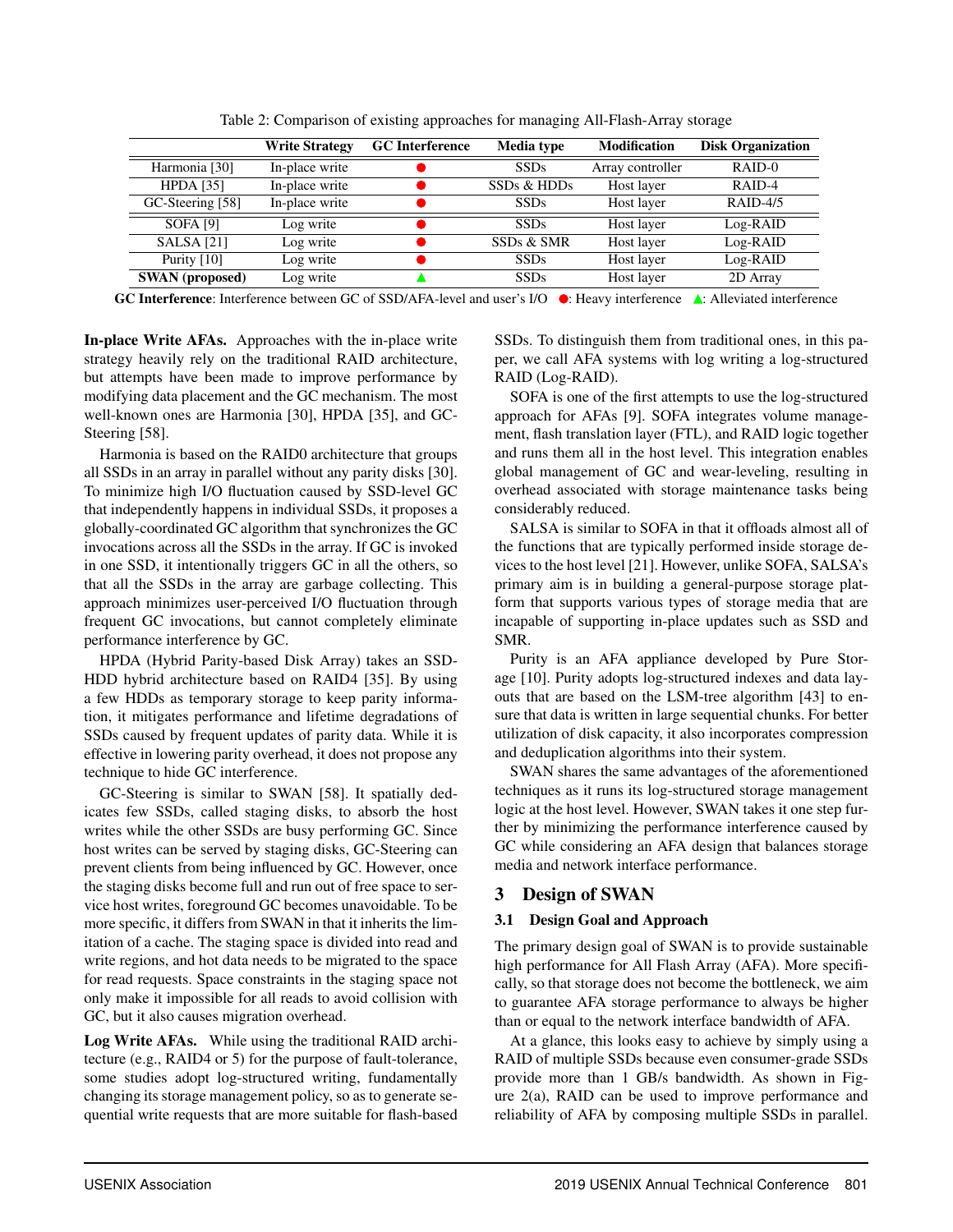

Figure 2: Comparison of All Flash Array (AFA) design. Existing AFA roughly follow either (a) RAID or (b) log-structured writing on RAID (Log-RAID) approaches. We propose (c) SWAN, a spatial separation approach to AFA.

However, its design is susceptible to gradual performance degradation due to high GC overhead inside SSDs. In fact, it turns out that such *SSD-level GC* can significantly degrade performance and incur latency spikes in AFA [30, 51].

To mitigate the internal SSD-level GC overhead, logstructured writing on RAID (Log-RAID), as depicted in Figure 2(b), has been widely adopted in AFA [9, 10, 21]. It generates SSD-friendly write requests by transforming small, random write requests to a bulk, sequential write stream thereby reducing the internal GC overhead in SSDs. However, the I/O operations for *AFA-level GC* (not SSD-level) may significantly interfere with application I/O and degrade performance by constantly issuing read/write requests. In particular, if an application tries to read a sector on an SSD where AFA-level GC is in progress, read latency could increase by several orders of magnitude [21, 23, 51]. A common approach to mitigate such interference is to perform AFA-level GC at idle time by *temporally separating* application I/O and AFA-level GC I/O, that is, segregate the two I/Os in terms of time. However, temporal separation of application I/O and AFA-level GC I/O is hard to control in reality because high performance AFAs are designed to handle multiple concurrent clients.

The key idea of our approach is the *spatial separation* of application I/O and AFA-level GC I/O to minimize such interference by organizing the SSDs into a two-dimensional array as depicted in Figure 2(c). Like Log-RAID, we adopt log-structured writing on RAID to minimize the performance degradation caused by heavy SSD-level GC while providing high performance and reliability using RAID. However, unlike Log-RAID, we spatially separate SSDs into two pools, the front-end and back-end pools. The frontend pool will serve write requests from applications in a log-structured manner, while the back-end pool is used for *SWAN-level GC*, which is GC that occurs only at the backend pool. Thus, SWAN-level GC does not interfere with application write requests. When the front-end pool SSDs become full, a pool of SSDs from the back-end becomes the front-end and the old front-end SSDs return to the back-end. This design also has the advantage that application read requests are less interfered by SWAN-level GC operations. Recall that as SWAN uses commodity SSDs, it does not have direct control over SSD-level GC. However, we take a best effort approach given the conventional SSD interface.

#### 3.2 Flash Array Organization

SWAN exposes linear 4KB logical blocks such that upperlevel software just considers SWAN as a large block device. The SWAN software module is implemented as a part of the Linux kernel in the block I/O layer, where a logical volume manager or a software RAID layer is implemented. SWAN groups multiple SSDs into a single physical volume, which is then divided into fixed-size segments. It manages each segment in a log-structured manner, with new data always being sequentially appended. A segment is the unit for writing a chunk of data as well as for cleaning of obsolete data. Similar to other log-structured systems, therefore, SWAN manages mapping between logical blocks and segments, and, when necessary, it performs GC to secure free segments.

The overall architecture of SWAN is like a big hostlevel FTL supporting multiple SSDs, but it is the management mechanism in SWAN that differs from typical systems. Typical RAID systems manage an SSD array in a onedimensional manner, that is, all the SSDs are arranged horizontally and incoming writes are evenly striped over all of them. Unlike RAID, in SWAN, an array of SSDs is organized as a *two-dimensional array*. Then, SSDs belonging to the same column are grouped in a RAID manner and are used in parallel. This group of SSDs is called a *RAID group (R-group)* as this is where redundancy is manifested to prevent data loss in the event of hardware or power failure. The R-group is also where the size can be set such that its aggregate throughput surpasses the network interface provided by AFA. That is, for AFA providing higher network interface bandwidth, we can increase the number of SSDs within the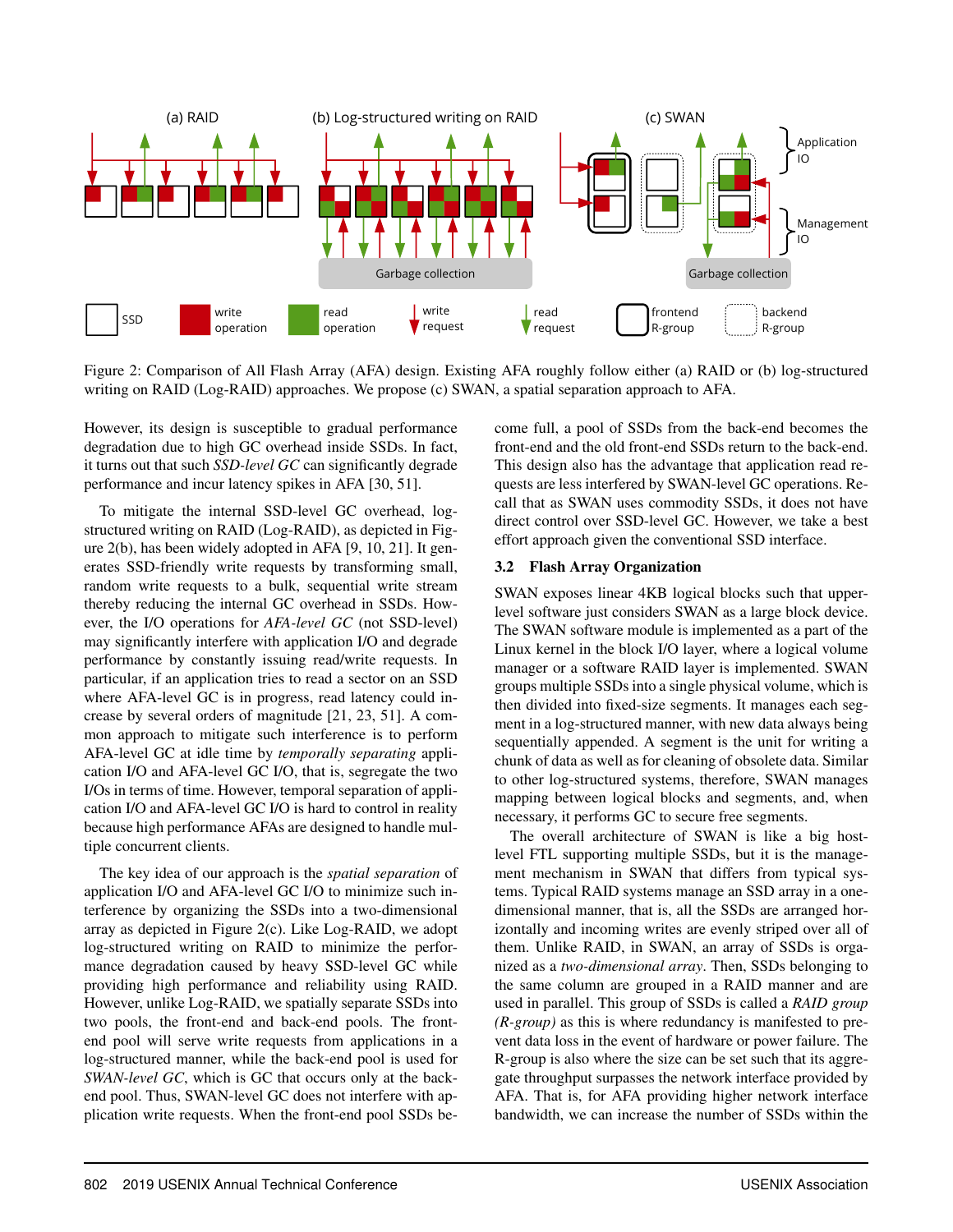

Figure 3: Example of handling read/write requests in SWAN where R-group 0 is the front-end R-group and R-groups 1 and 2 are in the back-end pool. SWAN appends writes to the log and issues write requests to the front-end R-group in segment units. Read requests will be served by any R-group holding the requested blocks.

R-group to match the network bandwidth. We further discuss optimizing the configuration of SWAN in Section 3.5.

#### 3.3 Handling Application I/O Requests

As discussed, SWAN organizes SSDs into two or more Rgroups, and each R-group is either a front-end or belongs to the back-end pool at a certain point in time. SWAN manages the movement of the R-groups such that each R-group takes turns being the front-end R-group, while the rest belong to the back-end pool.

Only the front-end R-group serves the incoming writes in a log-structured manner, consuming its free space. Once free space of SSDs in the R-group in the front-end pool is exhausted, SWAN moves this R-group to the back-end pool and selects a new R-group in the back-end pool that has enough free space to become the front-end R-group to serve writes coming in from the network. Incoming read requests are served by any SSD holding the requested blocks.

Figure 3 shows an example of how SWAN handles the I/O sequence  $\langle w_1, r_{12}, w_3, r_{27} \rangle$  arriving from the network, where  $w_i$  and  $r_i$  are the write and read of block *i*, respectively. The writes are appended to a segment, but are actually distributed across SSDs in the front-end R-group and are written in parallel. Reads, in contrast, will be served by any of the three R-groups. To alleviate read delays due to GC, we can employ methods such as RAIN as suggested by Yan et al. [60], which we do not consider in this study and leave for future work. However, as we show later, even without such optimizations, SWAN read performance does not suffer from delays as it is always given highest priority. Thus, read performance is comparable with conventional methods, while write performance is significantly improved.

#### 3.4 Garbage Collection in SWAN

SWAN performs GC to secure free segments like other logstructured systems. SWAN chooses victim segments from one of the back-end R-groups and writes valid blocks within the chosen R-group. That is, GC is performed internally within a single back-end R-group. Also, while any victim selection policy could be used [13, 16], in this paper, we use the greedy policy that chooses a segment that has the least number of valid blocks as the victim. Such GC creates a free segment in the chosen R-group. When the front-end R-group becomes full, SWAN chooses an R-group in the back-end to be the next front-end, then moves the old front-end to the back-end group. SWAN completely decouples normal I/O from GC I/O by spatially separating SSDs into the front-end R-group and the back-end R-groups, so as to eliminate interference by GC I/O upon user writes.

#### 3.5 Optimizing SWAN Configuration

The key insight behind the SWAN design is that given the many SSDs in AFA, only a portion of these SSDs (which forms the R-group) are sufficient to saturate the network interface bandwidth of an AFA. However, to realize and achieve sustainable high performance in SWAN, it is important to properly decide the configuration knobs: 1) the number of SSDs in an R-group and 2) the minimum number of R-groups in an SSD array.

Determining the number of SSDs in an R-group. The aggregated throughput of the SSDs in one R-group must be high enough to fully saturate the AFA network interface bandwidth. Thus, we determine the number of SSDs in an R-group such that the aggregated write throughput<sup>1</sup> of the SSDs in an R-group is higher than the aggregated AFA network interface bandwidth. For example, using an AFA configuration such as the EMC XtremIO in Table 1, given the aggregate network throughput of 10 GB/s and assuming the maximum write throughput of an SSD to be 2.5 GB/s [48], four SSDs (three for data and one for parity) must be assigned to the R-group to support RAID4 in SWAN.

Determining the minimum number of R-groups. Besides the raw aggregated throughput of an R-group, another important factor to decide the maximum write throughput of SWAN is GC overhead. If consuming a segment in a frontend R-group is faster than generating a free segment in the back-end R-groups, SWAN-level GC will be a performance bottleneck, limiting its performance. Thus, the number of the back-end R-groups should be large enough for SWAN-level GC not to fall behind. We provide an *analytic model* to calculate the minimum number of R-groups, which determines the number of back-end R-groups, to avoid cases where GC falls behind the front-end writing. In our analytic model, we only consider operations that dominate the execution time

<sup>&</sup>lt;sup>1</sup>We consider only the write throughput of an SSD because read is faster than write.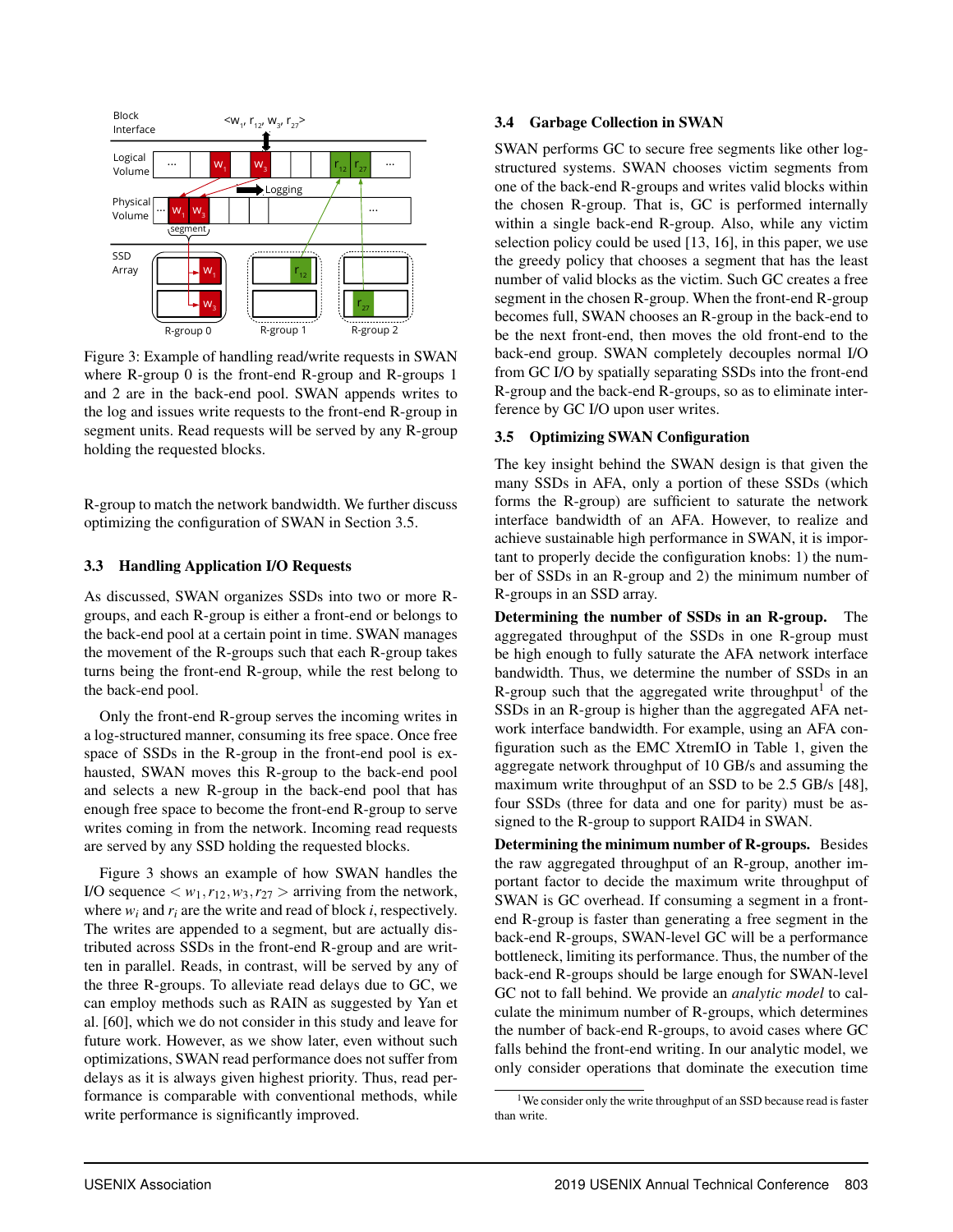such as read, write, and garbage collection and do not consider SSD-level optimizations such as the write buffer in the SSD that could further improve SSD performance.

Since SWAN manages the SSD array in a log-structured fashion, it divides the SSD space into fixed-size segments, and all the write and cleaning operations are done in segment units. Let  $T_w$  and  $T_r$  denote the elapsed times for writing and reading a segment to and from an SSD, respectively. Let *T<sup>e</sup>* be the time for erasing flash blocks in a segment when all the data in it are invalid.

SWAN writes new data over the network to a front-end Rgroup. Once the front-end R-group fills up, it is moved to the back-end. To perform GC for a segment that has both valid and invalid pages in the back-end, the valid pages must first be read and then written to a free segment. Of course, all flash blocks in the free segment must be erased before writing valid pages. Therefore, time to finish GC of an R-group is  $S \cdot (T_e + u \cdot (T_r + T_w))$  where *S* is the number of segments in an R-group and *u* is the ratio of valid pages in a segment (i.e., segment utilization). After finishing GC of an R-group, we will have  $S \cdot (1 - u)$  free space for this R-group. That Rgroup will be moved to the front-end later at some time. It will take  $S \cdot (1 - u) \cdot T_w$  to completely consume the free segments in that R-group.

In SWAN, all R-groups are independent of each other; either they service writes and reads as the one in the front-end or they perform GC and reads as ones in the back-end. Once an R-group is moved to the back-end pool, it will not be chosen as a front-end R-group until all previous R-groups in the back-end are consumed. This implies that, after an R-group moves to the back-end pool, it will return as the front-end R-group after  $(N-1) \cdot (S \cdot (1-u) \cdot T_w)$  time at the earliest, where  $N$  is the number of R-groups in a SWAN array. This is when data are written to the front-end R-group SSDs at maximum throughput; it will take longer to return if the throughput is lower.

This tells us that, if the GC time of an R-group is equal to or shorter than the time that R-group is recycled, SWAN can finish GC of an R-group before moving it to the front-end. Conversely, if the above condition is not met, SSDs in the front-end R-group may need to delay writes as it waits for free segments to become available.

Consequently, the condition

$$
S \cdot (T_e + u \cdot (T_r + T_w)) \le (N - 1) \cdot S \cdot (1 - u) \cdot T_w
$$

must hold to guarantee that SWAN-level GC does not interfere application writing at the front-end. This can be simplified as follows:

$$
T_e + u \cdot (T_r + T_w) \le (N - 1) \cdot (1 - u) \cdot T_w
$$

From here, we get

$$
\frac{T_e}{T_w} \cdot \frac{1}{1-u} + \left(\frac{T_r}{T_w} + 1\right) \cdot \frac{u}{1-u} + 1 \le N \tag{1}
$$

Note that Equation 1 is independent of the number of SSDs per R-group and dependent on the specifications of the SSDs and the utilization. Previous studies [31, 38, 53] have shown that in a log-structured scheme,  $u_d = \frac{u-1}{\ln u}$  holds, where  $u_d$  is the disk utilization. This tells us that even for heavy loaded storage systems where the disk utilization (*ud*) is 60% to 70%, *u* will be below 0.5.

Let us now consider applying the model. Given an array of SSDs, let  $T_e$ ,  $T_w = t_w \cdot B$ , and  $T_r = t_r \cdot B$  be constants, where  $T_e$ ,  $t_w$ ,  $t_r$ , and *B* are the time to erase a segment, write a block, read a block, and the number of blocks in a segment, respectively. From our AFA prototype, our measurements show that segment erase time is roughly 4 milliseconds, block read and write time is 15.6 and 19.5 microseconds, respectively, and the number of blocks per segment is 256. Taking these numbers and with a storage device that is  $(u_d =)$  60% utilized, which results in roughly  $u = 0.33$ , then we can calculate *N* to be roughly 1.89. This tells us that with SWAN composed of two R-groups, we will be able to sustain the full network interface bandwidth performance and see no GC affects throughout its services. We believe that the modeling results based on our measurement-based parameter estimations effectively reflects the underlying system architecture as the impact of realistic factors such as queuing delays and resource contention are being reflected in the measured parameters.

Applying these results to a realistic setting, let us, once again, take a configuration such as EMC's XtremIO in Table 1, assuming an SSD with 2.5 GB/s write bandwidth. If we can configure each R-group to be of four SSDs, which is enough to saturate the network bandwidth, then we have, in the smallest configuration case (18 SSDs), three back-end R-groups (plus two spare SSDs), which will be more than sufficient to allow full sustained write performance.

One factor that we did not consider in our analysis is the bandwidth consumed by read requests to the back-end Rgroup. However, in reality, as the number of back-end Rgroups are sufficiently high, these reads will not have a real effect on GC time needed to return as a front-end R-group.

Our analysis shows that with our SWAN approach, once we have set the number of SSDs within the R-group to match the network bandwidth, the total number of SSDs to maintain high, sustained performance can be determined. Also, extra SSDs for larger capacity will further ensure that SWAN-level GC will not interfere user writes at the front-end.

#### 4 Implementation

We implement SWAN and Log-RAID in the block I/O layer, where the I/O requests are redirected from the host to the storage devices, in Linux kernel-3.13.0. For our implementation, we extend the SSD RAID Cache implementation in the Device Mapper (DM) [42] to accommodate AFA storage. To implement RAID0, RAID4, and RAID5, we use mdadm, which is a GNU/Linux utility used to manage and monitor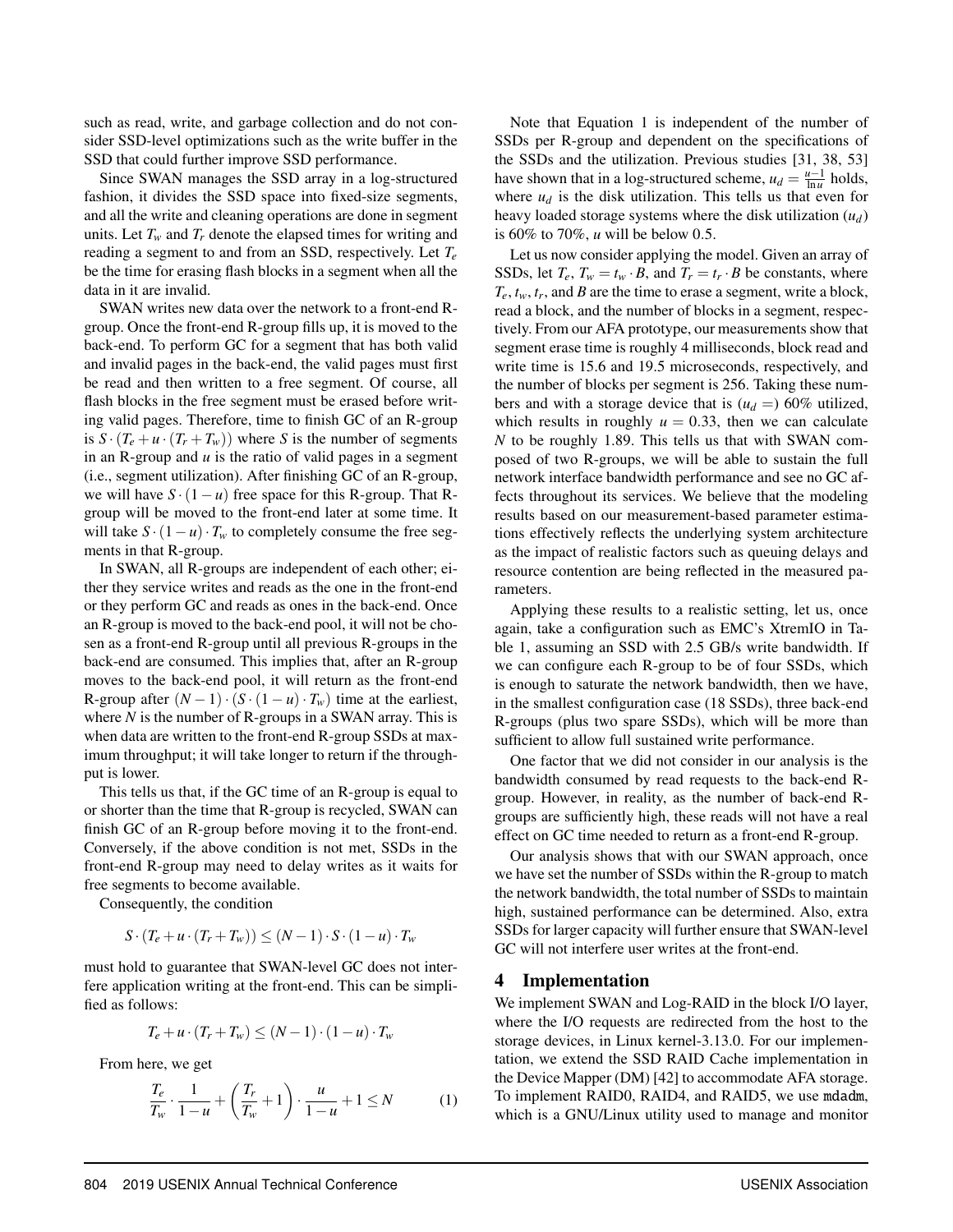software RAID devices [54].

#### 4.1 Metadata Management

SWAN and Log-RAID maintain basically the same metadata. They manage two types of metadata: 1) a mapping table from the logical volume to the physical volume mapping table (L2P) for address translation, and 2) the segment summary information. Each entry in the table, which takes up 5 bytes, corresponds to a 4 KB block in an SSD array. Thus, the metadata size for the mapping table is roughly 0.12% of the total storage capacity (i.e., 5 bytes per 4 KB).

The segment summary metadata contains information about each segment such as the segment checksum, sequence number, and the physical to logical mapping (P2L) for GC. It is located in the last block of a segment taking up 4 KB per segment. The metadata overhead for segment summary depends on SWAN's configuration. For example, for a 1 MB segment size, which is the size used in our experiments, segment summary takes up 0.39% of the storage space (i.e., 4 KB per 1 MB).

In the SWAN and Log-RAID prototypes, we maintain the entire metadata structures in DRAM, assuming that their contents are backed up by built-in batteries in the server. Owing to their huge size, however, keeping all of the data structures in DRAM could be burdensome, in terms of cost and energy. To address this, on-demand mapping that only keeps popular mapping entries in DRAM while storing the rest in SSDs can be considered. However, we do not consider this in this study.

#### 4.2 Optimizing GC using TRIM

TRIM is used to further optimize GC. Once valid pages in a victim segment are written back to the new segment, then the victim segment is TRIMmed. This is efficient as the writing of the segments occur in a sequential manner and also, as the TRIM unit is large. With large segments being TRIMmed, the SSD firmware will perform erasures in an efficient manner. Thus, it helps SWAN achieve high performance regardless of SSD manufacturer.

## 5 Evaluation

In this section, we first present the evaluation results of micro-benchmarks to see how our design choices affect the behavior of SWAN and help to avoid GC interference. We then present the evaluation results of real-world workloads and compare the performance of SWAN to the traditional RAID0, RAID4, RAID5, and Log-structured management schemes (Log-RAID0 and 4) for an array of SSDs.

We evaluate SWAN on a Dell R730 server equipped with two Xeon E5-2609 CPUs and 64GB DRAM. We use 120GB Samsung 850 PRO SSDs of which measured peak read and write throughput is roughly 500MB/s and 400MB/s, respectively. The number of SSDs used differ from experiment to experiment as we describe later. We measure performance at the host system. Before any experiments for a particular



Figure 4: (a) Performance comparison of RAID0, Log-RAID0 and SWAN0 with 8 SSDs with SWAN0 configured as 4R-2SSD and (b) performance trend for Log-RAID0 and SWAN0 with 3, 6, 9 SSDs with SWAN configured as 3 Rgroups with 1, 2, and 3 SSDs.

configuration, we go through a systematic cleaning and aging process; each SSD is first cleaned through formatting and TRIMming, and then the SSD is aged by making random writes to roughly 60% of the storage capacity.

#### 5.1 Micro-benchmarks

We compare the performance of SWAN with two other AFA schemes, RAID and Log-RAID, all with RAID0 configurations. We denote each of these configurations as SWAN0, RAID0, and Log-RAID0, and the convention of attaching the suffix number representing the RAID type to the configuration will be used throughout hereafter. To understand their behavior especially under heavy GC, we make use of the FIO [6] benchmark issuing 8 KB random write (only) requests. To observe the raw performance, we disable any caching layers and directly issue writes to each scheme. Each experiment is conducted for two hours and its total footprint is roughly 12 TBs. Each experiment is performed more than 3 times and all results are within 6% of each other.

Figure 4(a) shows the results with 8 SSDs and SWAN configured as 4 R-groups of 2 SSDs each, which we denote as 4R-2SSD. Hereafter, this numbering convention will be used to represent SWAN configurations. The results show that RAID0 shows worst performance because it generates random writes and incurs high GC overhead inside the SSD. While Log-RAID0 transforms random writes to bulk, sequential writes, its performance is slower than SWAN0. The reason is Log-RAID0 requires GC to reuse log space, which issues read and write operations to all SSDs as illustrated in Figure 2. These GC related operations significantly degrade normal I/O operations. In contrast, SWAN0 shows close to full SSD throughput.

We then compare the performance of Log-RAID0 and SWAN0 with varying number of SSDs to understand how our partial aggregation of SSDs affects performance. We make use of 3, 6, 9 SSDs to configure Log-RAID0 and SWAN0, which, in turn, is configured as 3R-1SSD, 3R-2SSDs, and 3R-3SSDs using 3, 6, and 9 SSDs, respectively. As Figure 4(b) shows, surprisingly, the throughput of Log-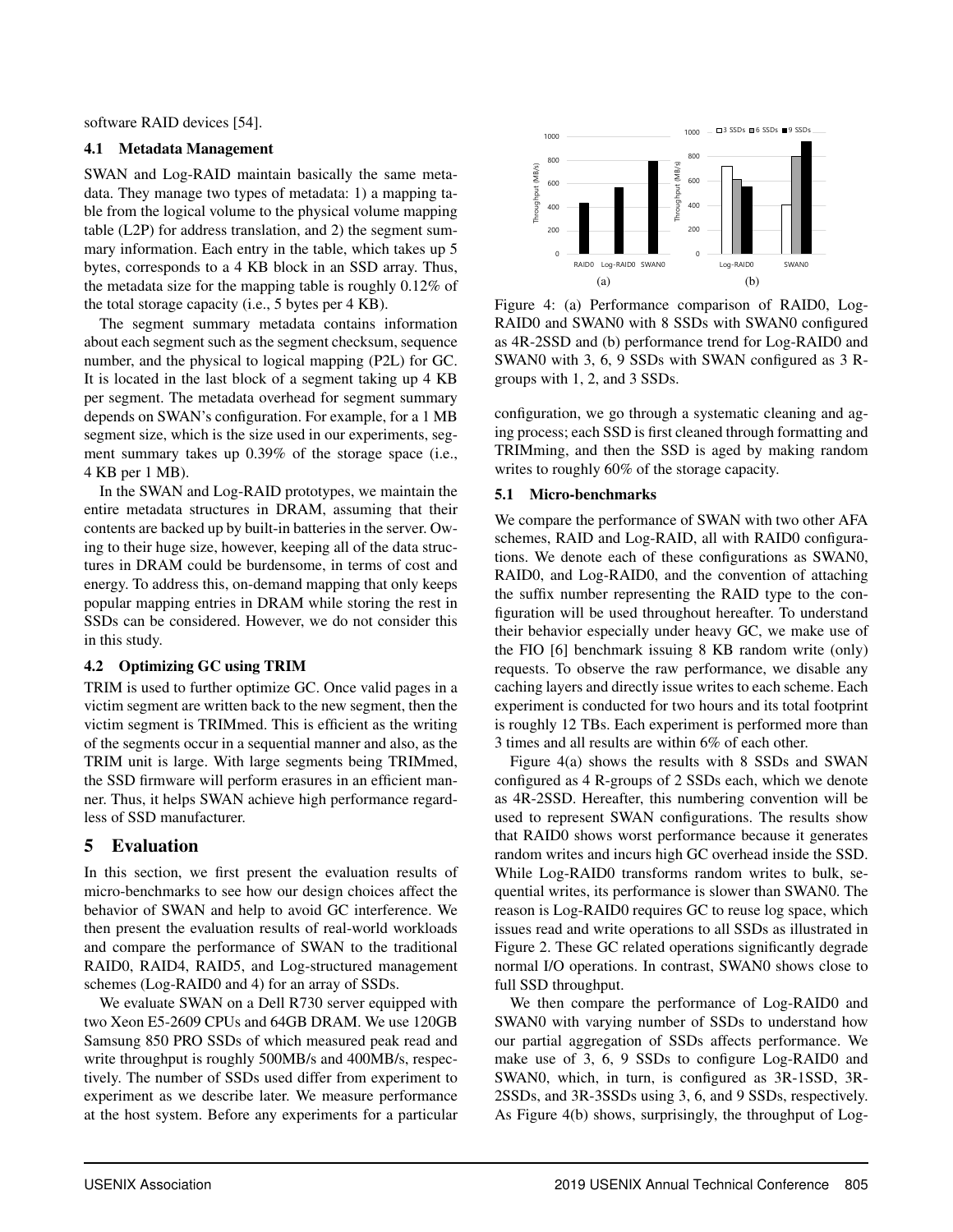

Figure 5: Throughput of Log-RAID0 and SWAN0 over time

RAID0 degrades as more SSDs are used, while performance of SWAN0 improves. The reason behind this can be explained by the results shown in Figure 5, which shows (a) 8 SSDs configured as Log-RAID0 and (b) SWAN0 as 4R-2SSD. The results in this figure show that even with only 2 SSDs for SWAN, performance is actually better than Log-RAID0 with 8 SSDs. Furthermore, it shows that the throughput of Log-RAID0 fluctuates significantly, while SWAN0 shows high, sustained write performance that is proportional to the 2 SSDs in the R-group. The reason for throughput degradation with Log-RAID is that normal I/O and GC I/O interfere with each other. When normal I/O and GC I/O requests are being served by the same SSD, the latency of each I/O operation increases. As more SSDs get involved, the throughput of Log-RAID0 degrades because GC performance is limited by the slowest SSD [18].

#### 5.2 Analysis of GC Behavior

We further analyze the performance degradation caused by AFA-level GC. For the random write workload of Figure 5, we plot the read/write throughput of each SSD for Log-RAID0 and SWAN0 in Figure 6. Note that all reads here are those issued for GC, and thus, we can observe the negative effect on overall performance due to such read operations.

Figure 6(a) shows the results for Log-RAID0. We see that all SSDs are involved in write operations throughout its execution. GC operations of Log-RAID begins from  $\odot$  in the figure, and performance starts to fluctuate from that point. This is also the point where read maintains a steady bandwidth overhead. (Though there is a line for read before this point, the value is 0.) The total amount of write requests up to this point closely coincides with the total RAID capacity. Once disk space becomes exhausted, GCs are triggered, and we observe performance deterioration and fluctuation. This observation lasts until the end of our experiment.

Figure 6(b) shows the performance for SWAN0. Here, in contrast to those of Figure  $6(a)$ , we see that the throughput of SSDs 1 and 2 that comprise the front-end R-group is close to 400MB/s, the maximum throughput of the SSD, as they are the ones receiving the write requests. The performance offered to the user is the aggregate of the two SSDs, which is roughly 800MB/s. Once the free segments in the first two SSDs are exhausted, SSD 3 and 4 become the front-end R-

Table 3: I/O characteristics of YCSB benchmark

| <b>YCSB</b>   | Load  | Run     |         |       |         |
|---------------|-------|---------|---------|-------|---------|
|               |       | А       | в       | C     | D       |
| Read          |       | $32$ GB | $60$ GB | 64GB  | $60$ GB |
| Update        |       | $32$ GB | 3GB     |       |         |
| <b>Insert</b> | 64GB  |         |         |       | 3GB     |
| $R:W$ ratio   | 0:100 | 50:50   | 95:5    | 100:0 | 95:5    |

group and the old front-end R-group becomes the back-end. When SSD 7 and 8 become the front-end R-group, SWAN starts performing GC by selecting the SSDs with victim segments based on the greedy policy. In the figure, the R-group denoted by  $\bullet$  is the front-end and the one denoted  $\bullet$  is the selected back-end R-group that is performing GC. Note from  $\odot$  (and the magnified circle) that only SSDs performing garbage collection is incurring reads. All other SSDs neither incur reads or writes (except the ones of the front-end R-group). These front-end and back-end transitions are repeated throughout the experiments.

To quantitatively understand how SWAN GC behaves in runtime, we analyze the utilization of victim segments (i.e., the ratio of valid pages in a victim segment) and the number of free segments in the SWAN array for 80 minutes. Recall that as our workload continuously writes to the front-end R-group and GC on the back-end must continuously be performed in the background to maintain stable performance. From Figure 6(b), we observe that starting from around 800 seconds, GC starts to occur. Figure 7 shows that initially the utilization of the selected victim segments are 0, but then start to increase. The results show that, eventually, the utilization of the victim segment and the number of free segments are converging. This is because data is being overwritten and thus, the back-end R-group is likely to have many obsolete data. Such convergence shows that free segment generation through GC in SWAN is stable and does not interfere with the writes occurring in the front-end R-group.

#### 5.3 Real-world Workload

To see how effective SWAN is in a real-world setting, we experiment with the YCSB benchmark [11] on RocksDB [5]. For these experiments, we use RAID4 and 5 configurations, which is different from previous sections, to test SWAN in a more realistic setting. In particular, we use 9 SSDs with RAID4, RAID5, Log-RAID4, and SWAN4, which is configured as 3R-3SSD with 2 data SSDs and 1 parity SSD per R-group.

The workload characteristics of YCSB is summarized in Table 3, which includes the amount of data accessed by three different operations, Read, Update, and Insert, as well as the read/write ratios. Note that all the YCSB benchmarks consist of two phases: load and run phases. The load phase is responsible for creating the entire data set in the database, thus involves a large number of Insert operations. The run phase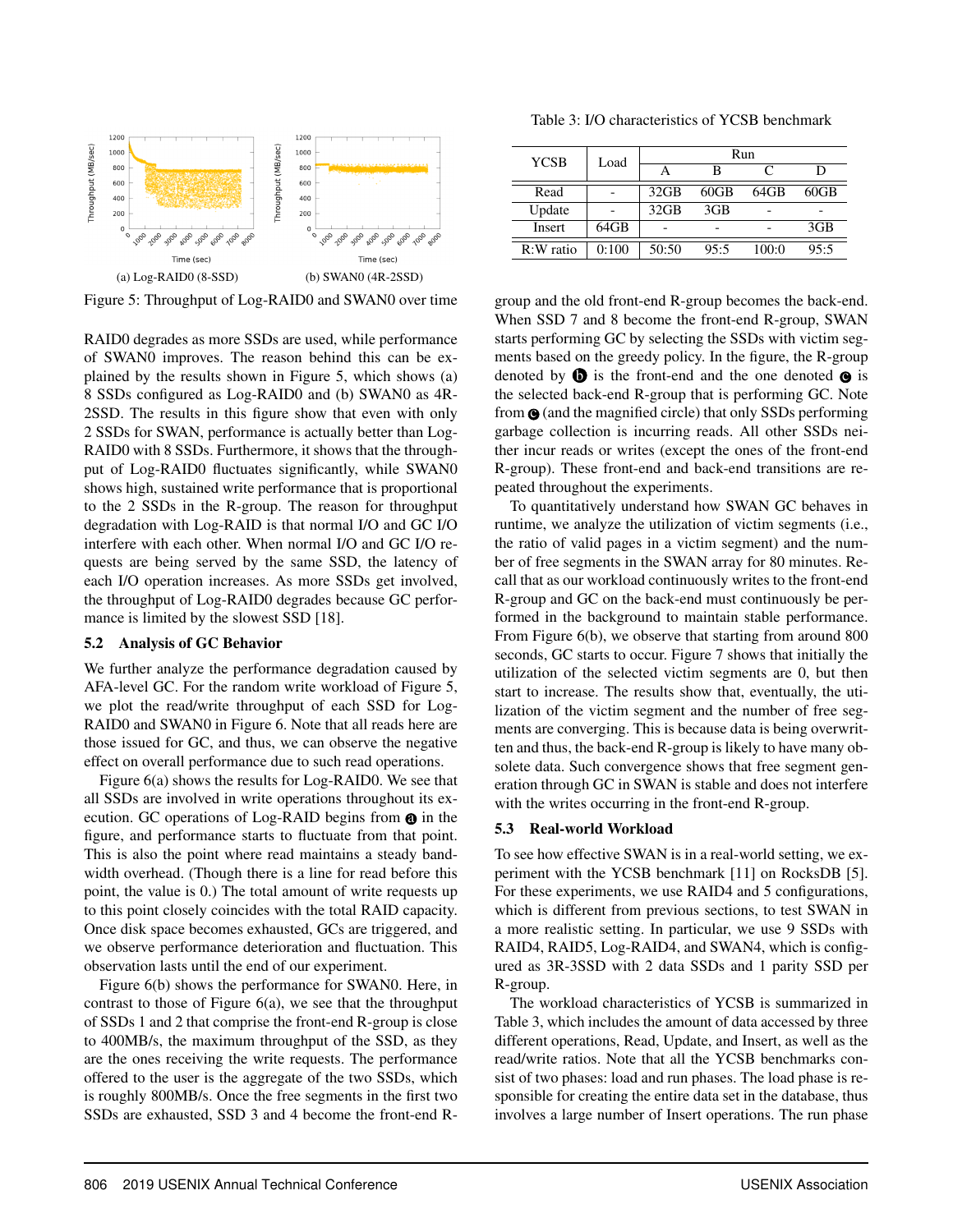

Figure 6: Throughput of Log-RAID0 and SWAN0 for random write workload used in Figure 5. Top eight rows are the write throughput for each SSD and they include not only user requests but also GC incurred by each scheme. The bottom row shows the aggregate throughput of each scheme. The blue (upper) line denotes write throughput and the red (lower) line denotes the read incurred by GC. The SWAN configuration here is the same as that of Figure 5.



Figure 7: Utilization of a victim segment and the number of free segments for SWAN0 with 8KB size random write workload for 80 minutes

executes a specific workload (YCSB-A through YCSB-D) with different I/O patterns on the created data set.

Overall Performance: Figure 8 shows the overall throughput results. The results show that SWAN4 outperforms RAID4, RAID5, and Log-RAID for all the workloads. In the Load phase where almost all of the requests are writes, SWAN exhibits over  $4 \times$  higher throughput compared to RAID-4/5 and even performs 17% better than Log-RAID. This is due to the fact that SWAN4 maintains sufficient free space to serve incoming writes immediately without interference by GC. In particular, for the YCSB-A workload where the workload is composed of reads and updates, SWAN4 performs significantly better than the other schemes, including Log-RAID4. Even in the other workloads, which are read dominant, SWAN4 performs slightly better or similar com-



Figure 8: Throughput comparison for RAID4, RAID5, Log-RAID4, and SWAN4 for YCSB benchmark.

pared to the other schemes. As read is more latency-sensitive, we now further analyze read latency.

Read Latency: We now consider the effect of SWAN on read latency. As shown in Figure 9, the average read latency of SWAN is similar to or better than the other schemes. Moreover, as illustrated in Figure 10, SWAN exhibits much shorter tail latency compared to others across all of the YCSB benchmarks. This is because, in RAID4/5 and Log-RAID4, read requests are often blocked by AFA-level or SSD-level GC. In particular, we find that even under readdominant workloads (YCSB-C and YCSB-D), SWAN4 exhibits shorter read latency. The reason for this is due to background GC. More specifically, recall that in all our experiments we include a systematic cleaning and aging process for the array of SSDs. We find that AFA-level GC (for Log-RAID4 and SWAN4) continues for a considerable length of time (roughly 15 minutes), while SSD-level GC [55] contin-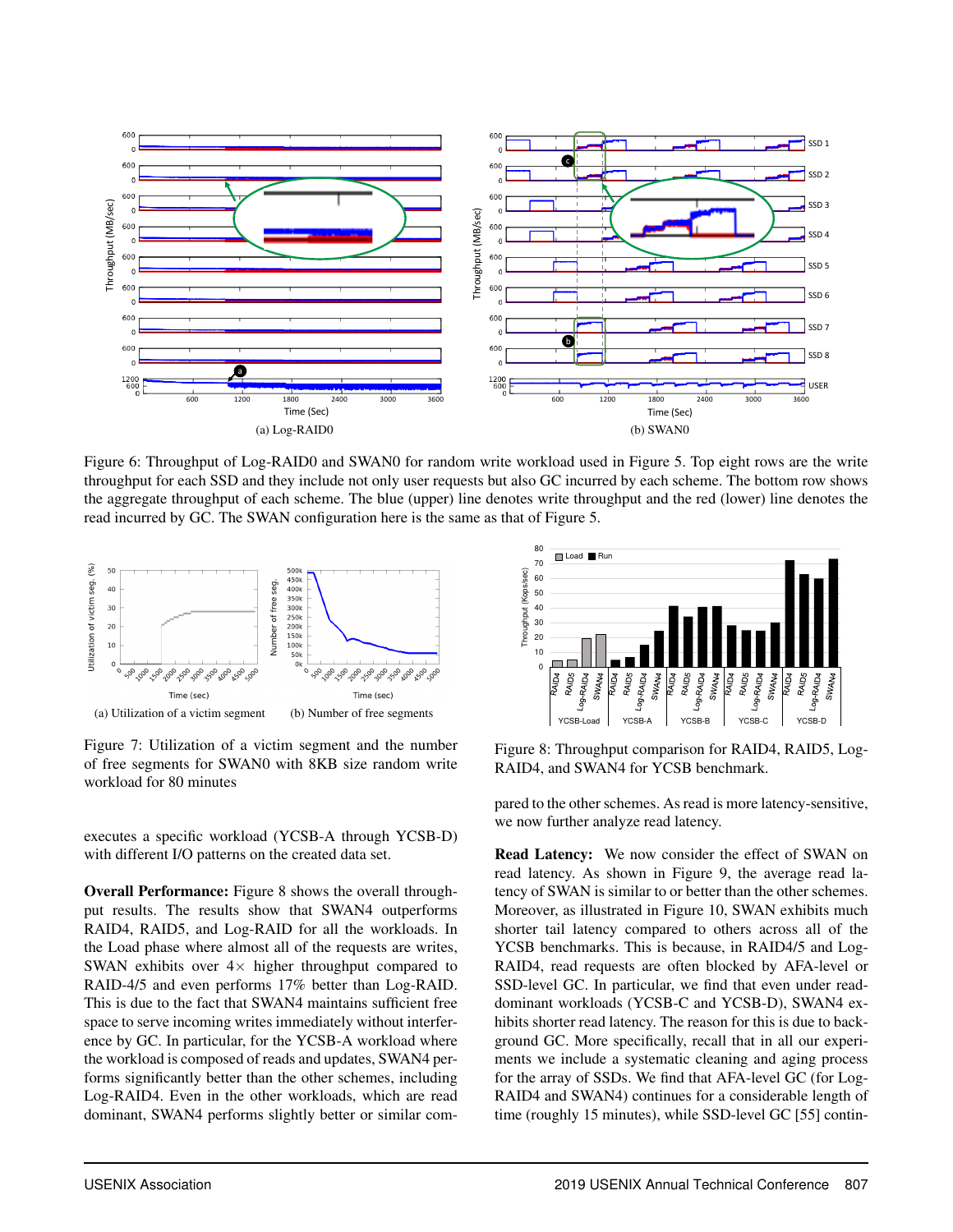

Figure 9: Average read latency comparison for RAID4, RAID5, Log-RAID4 and SWAN4 for YCSB benchmark

Table 4: Read requests in SWAN for YCSB-A workload

|                 | # of requests (million) | Avg. latency (usec) |
|-----------------|-------------------------|---------------------|
| Front-end       | 20.3                    | 98                  |
| Back-end (Idle) | 25.9                    | 88                  |
| Back-end (GC)   | 3.93                    | 103                 |

ues even further, which interfere with read requests. Fortunately, SWAN spatially separates GC so that it occurs only in one R-group, which enables us to effectively hide interference by GC. This argument is supported by Figure 11, which depicts the latency distribution of read requests for YCSB-C. Unlike the other schemes where we observe high latency spikes, SWAN shows fairly stable and consistent read latency.

To further understand SWAN's impact on read latency in more detail, we measure the latency of reads served by three different types of R-groups in SWAN: the frond-end, the idle back-end (that does not perform GC), and the busy backend (that is performing GC), as shown in Table 4. As expected, the idle back-end provides the shortest read latency. The frond-end, on the other hand, is responsible for handling user writes, and thus it provides longer read latency than the idle back-end. Finally, the read latency on the busy back-end shows worst performance as it is more likely to be delayed by the erase and the write operations incurred by GC.

Table 4 also shows the number of reads handled by the three R-groups with the YCSB-A workload. We observe that 92% of the read requests are serviced by the idle back-end (52%) and the front-end (40%). Only 8% of the reads are destined for the busy back-end group that is performing GC. This skewed data access is due to YCSB's I/O pattern model that is based on the Zipf distribution, which is typically observed in many data-center applications [8, 14]. We find that, under the Zipf distribution with temporal locality, the frontend and the idle back-end R-groups are likely to receive more reads because they hold recently written data as we delay GC of R-groups as much as possible (as depicted in Figure 6). The frond-end receives a relatively smaller number of read requests than the idle back-end because many read requests are hit and served by the OS page cache holding data that were recently written but have not yet been evicted to the front-end R-group. The busy back-end contains old data, so only few read requests are directed to that R-group.

#### 5.4 Analysis with an open-channel SSD

In AFA systems with RAID, I/O requests can be unexpectedly delayed if SSD-level GC is triggered. In particular, GCblocked read I/Os are considered to be the root cause of long tail latency [60]. Unlike existing AFA systems, SWAN suffers less from SSD-level GC because it writes all the data in an append-only manner, thereby avoiding valid page copies for GC inside an SSD.

In this section, we quantitatively analyze the benefits of SWAN on individual SSDs, in terms of tail latency. Since we cannot modify and analyze the internals of off-the-shelf SSDs, we implement a custom page-level FTL scheme on an open-channel SSD [34]. From two different settings, SWAN0 and RAID0 with six SSDs, we collect block I/O traces of FIO random read/write workloads, and then replay the traces atop our open-channel SSD. We integrate a performance profiler with the custom FTL and monitor and collect detailed FTL activity statistics including page reads/writes, block erasures, as well as elapsed times for serving host reads and writes.

Figure 12 depicts the latency CDF measured in the openchannel SSD. The read and write latencies of NAND chips in the open-channel SSD is around 100*u*s and 500*u*s, respectively. SWAN0 shows shorter latency and shorter tail compared to RAID0 throughout its execution. This indicates that I/O performance of RAID0 is deteriorated by the extra page copies for internal GC. Consequently, the results confirms that SWAN is effective in reducing SSD-level GC overhead.

## 6 Discussion

Benefits with simpler SSDs: The main design principle of SWAN is minimizing the performance interference caused by SSD-level GC and AFA-level GC. We think this opens opportunities to save cost and power consumption without compromising performance by adopting SSDs with simpler design. We expect that the main benefits of the simpler SSD will come from 1) smaller DRAM size, 2) FTL implemented on a low-power ARM core or hardware, and 3) smaller overprovisioning space (OPS).

A high-end modern SSD today requires an FTL (SSD firmware), a large amount of DRAM (e.g., 0.5-16 GB for mapping tables [45, 49]), high-end processors to run its space management and garbage collection algorithm (e.g., multi-core ARM processor [19]) along with additional overprovisioning space (OPS) (e.g., extra 6.7% to 28% of flash capacity just for OPS [46, 47]) to reduce garbage collection overhead. However, SWAN does not rely on such a sophisticated, powerful FTL. SWAN sequentially writes data to segments and TRIMs a large chunk of data in the same segment at once. This implies that an SSD receives sequential write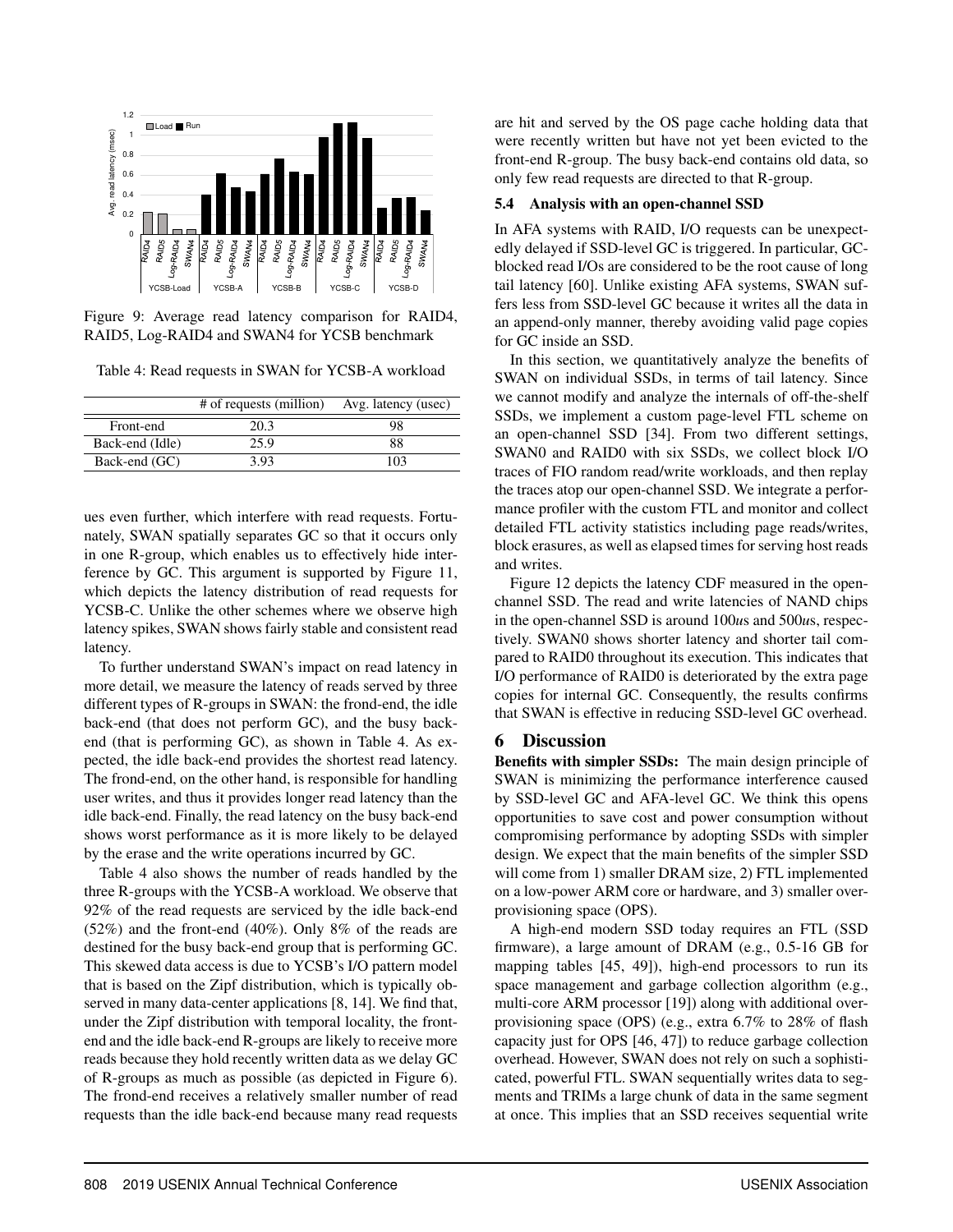

Figure 10: CDF of read latency for YCSB benchmark. The tail latency of SWAN is shortest in all workloads. In particular, at 99.9th or higher latency, SWAN shows much shorter latency than others.



Figure 11: Read latency distribution of YCSB-C

streams all the time from the host, which will be obsolete together later. Under such workloads, it is only necessary for an SSD to carry out block erasures to reclaim fully invalidated flash blocks, and thus complicated media management algorithms like address remapping and garbage collection are not needed. On the SSD side, actually, a simple blocklevel FTL is sufficient to support SWAN's workloads. By making the design of FTL simpler, we can reduce cost for DRAM and the processor inside the SSD and save power consumption as well. For example, a page-level FTL scheme requires roughly 1 GB of memory for a 1 TB SSD to manage the mapping information [45]. However, in our experience of implementing the block-level FTL for SWAN, only 8 MB of DRAM is required for address mapping. Also, for SSDs deployed with SWAN, they do not require a powerful processor to run sophisticated FTL algorithms such as hot-cold separation and multi-streamed I/O management [27] that are designed to reduce GC overhead. We expect a single low-power ARM core or even hardware logic to be enough to manage NAND flash with SWAN. Finally, SSDs used in SWAN do not need to reserve large OPS, which is critical to reduce



Figure 12: Latency CDF of FIO random read/write workloads measured in open-channel SSD for RAID0 and SWAN0

GC overhead. This has the benefit of improving the effective storage capacity provided to users.

Effect of NVRAM: As a remedy for GC overhead, one might argue that NVRAM could be used as a write buffer to accommodate incoming writes while the underlying SSDs are busy doing GC. Using NVRAM, however, is costly because it requires expensive battery-backed DRAM. Thus, even high-end AFA controllers have only few GBs of NVRAM (e.g., 8-64 GB [3]) and use it to improve data persistence and consistency, for example, by keeping user data for a few seconds before a new consistency point starts [56]. However, considering various factors such as cost of NVRAM, the high bandwidth of the AFA network, the ever-increasing working-set size, as well as the limited DIMM slots, we think using NVRAM to buffer large amounts of user data for an extended period of time to maintain high throughput and hide SSD-level GC is not an easily acceptable solution.

### 7 Related Work

Reducing GC overhead: Considerable effort have been made at various layers in the storage stack to reduce GC overhead in flash storage, including at the file system [32, 39, 41], the I/O scheduler [24, 29], buffer replacement [26], and the SSD itself [17, 27, 28]. These efforts, likewise, alleviate GC overhead through reduced write amplification, but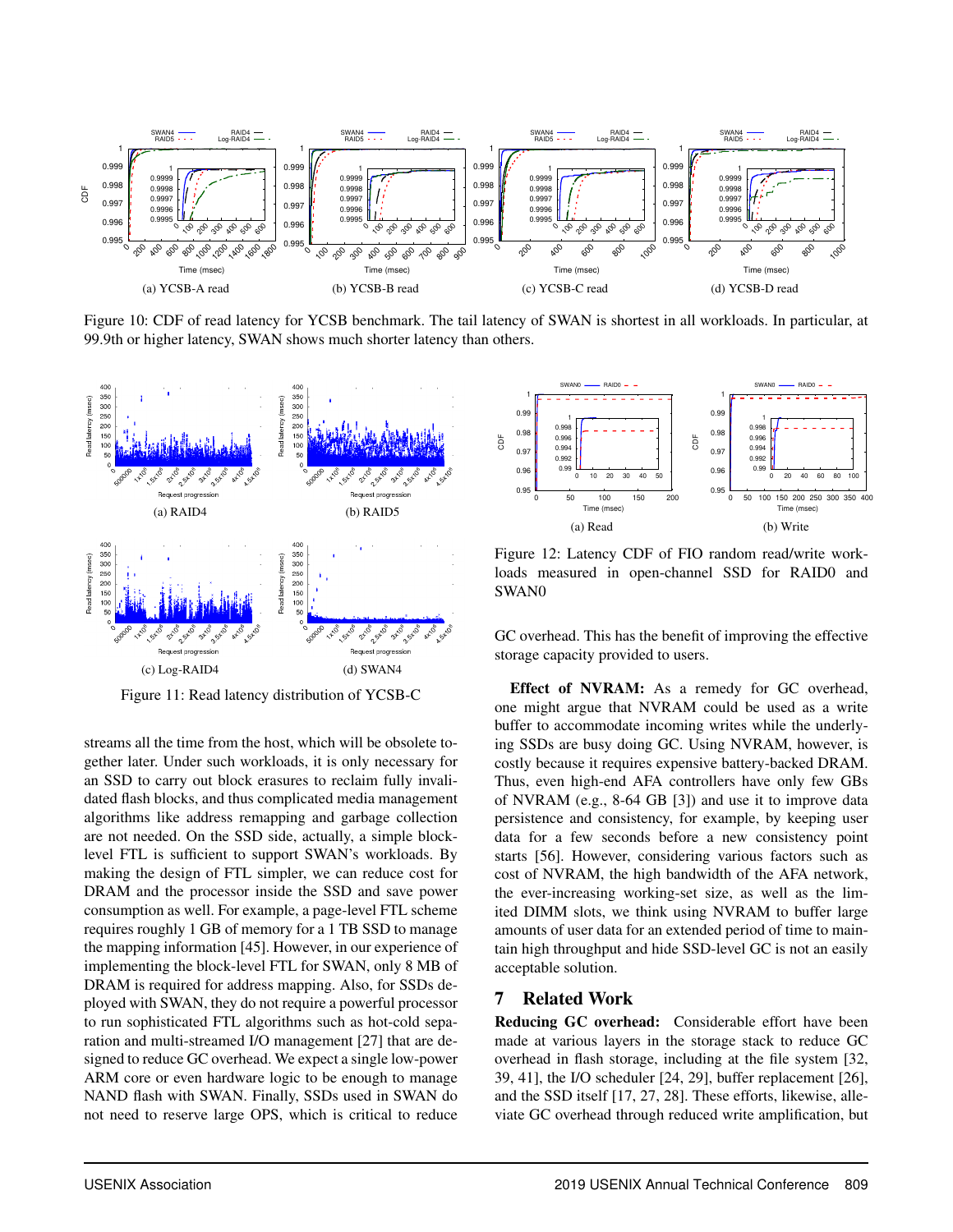do not completely remove or hide GC overhead.

The recently proposed TTFlash almost eliminates GC overhead by exploiting a combination of current SSD technologies including a powerful flash controller, the Redundant Array of Independent NAND (RAIN) scheme, and the large RAM buffer in SSD internals [60]. By making use of the timely technologies in SSD, Tiny-tail handles I/O requests with almost no-GC scenario, with the caveat that the copyback operation must be supported. While Tiny-tail is an SSD internal approach, it is different from what we propose as, first, we target an array of SSDs and second, we can make use of any commodity SSD, though a SWAN optimized, simpler SSDs would be most efficient.

GC preemption: Preemption is another way to decouple GC impact from user requests. GC preemption is a means of virtually postponing GC to avoid conflicts between GC and user requests. A number of studies, including an industry standard, have been conducted in this direction [33, 57, 59]. However, GC preemption is prone to failure for various reasons such as excessive write requests or ill-chosen GC policies [60].

Array of Flash/SSDs: There have been studies to address GC impact in arrays of SSDs. Flash on Rails [51] and Harmonia [30] are SSD-based array schemes suggested to resolve the GC problem. Flash on Rails separates read and write requests on different physical disks to separate the read request handling SSD from the GC handling SSD. This is a similar approach as our work, with the difference being that we consider a large scale, network connected storage system while Flash on Rails maintain at least one replica SSD for servicing read requests. It basically differs from SWAN in physical data placement and redundancy level. In large capacity storage devices such as an AFA system, this doubling of space is subject to deployment constraints. In contrast, in Harmonia, the host OS synchronizes the GC of all SSDs to prevent request blocking from unaligned GC for an array of SSDs. This approach does not remove or hide GC, but synchronizes GC to reduce its negative effect.

Gecko: The work most similar to ours is Gecko, which was designed for an array of HDDs [50]. Gecko is similar to SWAN in that it views the chain of HDDs as a log with new writes being made to the tail of the log to reduce disk contention by GC. SWAN advances this idea especially in the context of AFA, which is SSD-based. The key differences between Gecko and SWAN in terms of storage media can be summarized are as follows. 1) SWAN provides a guide to organizing of an array of SSDs based on the analytical model that reflects the characteristics of commercial SSD devices. 2) SWAN introduce the most efficient way to use SSDs in AFA through writing large amount of data sequentially and trimming, which is an SSD-only feature. 3) GC preemption is employed for serving read requests. 4) SWAN provides implications for a cost effective SSD design for AFA.

In terms of system organization, unlike Gecko, which uses a one-dimensional array of HDDs, SWAN manages SSDs in two dimensions to spatially separate GC writes from first-class writes and to achieve higher aggregated storage throughput than the network throughput. Also, Gecko has to prevent interference by read operations because it targets HDDs, where a read operation can also move the disk head. Exposing flash to host: LightNVM [7] and Applicationmanaged Flash [34] attempt to eliminate GC overhead by letting the host software manage the exposed flash channel. These approaches are similar to our method in that GC is being managed by the host, but they are different in that they do not decouple the I/Os for GC and those requested by user applications. Hence, even though these approaches reduce GC impact by directly controlling the flash devices from the host, GC is required in managing the flash device. SWAN, on the other hand, hides GC overhead through host controlled GC in an array of SSDs.

## 8 Conclusion

We presented a novel all flash array management scheme, named SWAN (Spatial separation Within an Array of SSDs on a Network). Our work was motivated by key observations that aggregating a number of SSDs is sufficient to surpass the network bandwidth. However, burdensome garbage collection together with all flash array software prevented us from realizing optimal performance by making it difficult to fully saturate the peak network bandwidth. In an attempt to overcome this problem, SWAN decoupled GC I/Os from normal ones by partitioning the SSD array into two mutually exclusive groups and by using them for different purposes in a serial manner: 1) serving incoming writes or 2) performing GC in the background. This spatial separation of SSDs enabled us to hide costly GC overheads, providing GC free performance to the applications. Moreover, using an analytical model, we confirmed that SWAN guaranteed no GC interference I/Os at all times if two mutually exclusive groups were properly partitioned. Our evaluation results showed that SWAN offered consistent I/O throughput at close to the maximum network bandwidth and that read latency also improved.

## Acknowledgment

We would like to thank our shepherd Patrick P. C. Lee and the anonymous reviewers for their constructive comments. This work was supported by in part by the National Research Foundation of Korea(NRF) grant funded by the Korea government(MSIT) (No. 2019R1A2C2009476), by the Institute for Information & communications Technology Promotion (IITP) grant funded by the Korea government (MSIT) (No. 2014-3-00035), and by the National Research Foundation of Korea (NRF) grant funded by the Korea government (MSIT) (NRF-2017R1E1A1A01077410). Sam H. Noh is the corresponding author.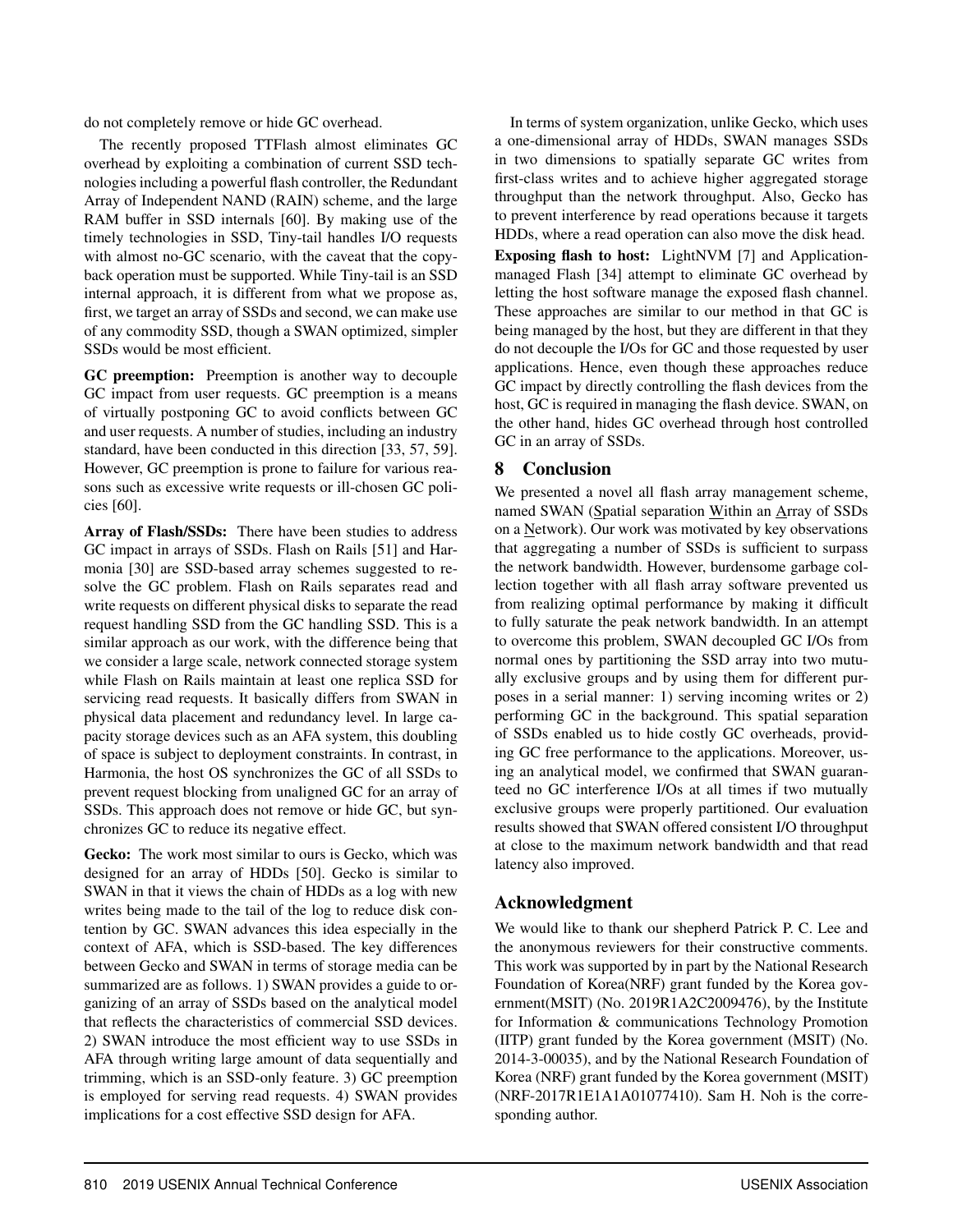### References

- [1] EMC XtremIO X2 Specification. https://www.dellemc.com/resources/en-us/asset/datasheets/products/storage-2/h16094-xtremio-x2-specification-sheetss.pdf.
- [2] HPE 3PAR StoreServ Specification. https://h20195.www2.hpe.com/V2/GetDocument.aspx?docname=4AA3- 2542ENW.
- [3] NetApp All Flash FAS. https://goo.gl/1D9dmT.
- [4] NetApp SolidFire Specification. https://www.netapp.com/us/ media/ds-3773.pdf.
- [5] RocksDB: A persistent key-value store. https://rocksdb.org/.
- [6] AXBOE, J. FIO: Flexible I/O Tester. https://github.com/axboe/ fio.
- [7] BJÃŽRLING, M., GONZALEZ, J., AND BONNET, P. LightNVM: The Linux Open-Channel SSD Subsystem. In *Proceedings of the USENIX Conference on File and Storage Technologies (FAST)* (2017), pp. 339– 353.
- [8] CHEN, Y., ALSPAUGH, S., AND KATZ, R. Interactive Analytical Processing in Big Data Systems: A Cross-industry Study of MapReduce Workloads. *Proceedings of the VLDB Endowment 5*, 12 (Aug. 2012), 1802–1813.
- [9] CHIUEH, T.-C., TSAO, W., SUN, H.-C., CHIEN, T.-F., CHANG, A.- N., AND CHEN, C.-D. Software Orchestrated Flash Array. In *Proceedings of International Conference on Systems and Storage (SYS-TOR)* (2014), pp. 14:1–14:11.
- [10] COLGROVE, J., DAVIS, J. D., HAYES, J., MILLER, E. L., SANDVIG, C., SEARS, R., TAMCHES, A., VACHHARAJANI, N., AND WANG, F. Purity: Building Fast, Highly-Available Enterprise Flash Storage from Commodity Components. In *Proceedings of the ACM SIGMOD International Conference on Management of Data* (2015), pp. 1683– 1694.
- [11] COOPER, B. F., SILBERSTEIN, A., TAM, E., RAMAKRISHNAN, R., AND SEARS, R. Benchmarking Cloud Serving Systems with YCSB. In *Proceedings of the ACM Symposium on Cloud Computing (SoCC)* (2010), pp. 143–154.
- [12] DAVIS, R. The Network is the New Storage Bottleneck. https://www.datanami.com/2016/11/10/ network-new-storage-bottleneck/, 2016.
- [13] DESNOYERS, P. Analytic Models of SSD Write Performance. *ACM Transactions on Storage 10*, 2 (Mar. 2014), 8:1–8:25.
- [14] DI, S., KONDO, D., AND CAPPELLO, F. Characterizing Cloud Applications on a Google Data Center. In *Proceedings of International Conference on Parallel Processing (ICPP)* (2013), pp. 468–473.
- [15] EDSALL, T., KASER, R., MEYER, D., SEQUEIRA, A., AND WARFIELD, A. Networking is Fast Becoming the Bottleneck for Storage and Compute, How Do We Fix It? https://www.onug.net/town-hall-meeting-\ networking-is-fast-becoming-the-bottleneck-for-\ storage-and-compute-how-do-we-fix-it/, Open Network User Group, 2016.
- [16] GAL, E., AND TOLEDO, S. Algorithms and Data Structures for Flash Memories. *ACM Computing Survey 37*, 2 (2005), 138–163.
- [17] GUPTA, A., KIM, Y., AND URGAONKAR, B. DFTL: a Flash Translation Layer Employing Demand-based Selective Caching of Page-level Address Mappings. In *Proceedings of the International Conference on Architectural Support for Programming Languages and Operating Systems (ASPLOS)* (2009), pp. 229–240.
- [18] HAO, M., SOUNDARARAJAN, G., KENCHAMMANA-HOSEKOTE, D., CHIEN, A. A., AND GUNAWI, H. S. The Tail at Store: A Revelation from Millions of Hours of Disk and SSD Deployments. In *Proceedings of the USENIX Conference on File and Storage Technologies (FAST)* (2016), pp. 263–276.
- [19] HITACHI. Hitachi Accelerated Flash 2.0. https: //www.hitachivantara.com/en-us/pdf/white-paper/ hitachi-white-paper-accelerated-flash-storage.pdf.
- [20] IDC. The Digital Universe of Opportunities: Rich Data and the Increasing Value of The Internet of Things. https://www.emc.com/ leadership/digital-universe/2014iview/index.htm, 2014.
- [21] IOANNOU, N., KOURTIS, K., AND KOLTSIDAS, I. Elevating commodity storage with the SALSA host translation layer. In *Proceedings of the 26th IEEE International Symposium on Modeling, Analysis, and Simulation of Computer and Telecommunication Systems (MASCOTS)* (2018), pp. 277–292.
- [22] JIN, Y. T., AHN, S., AND LEE, S. Performance Analysis of NVMe SSD-Based All-flash Array Systems. In *Proceedings of the IEEE International Symposium on Performance Analysis of Systems and Software (ISPASS)* (2018), pp. 12–21.
- [23] JUNG, M., CHOI, W., SHALF, J., AND KANDEMIR, M. T. Triple-A: A Non-SSD Based Autonomic All-flash Array for High Performance Storage Systems. In *Proceedings of the 19th International Conference on Architectural Support for Programming Languages and Operating Systems (ASPLOS)* (2014), pp. 441–454.
- [24] JUNG, M., CHOI, W., SRIKANTAIAH, S., YOO, J., AND KAN-DEMIR, M. T. HIOS: A Host Interface I/O Scheduler for Solid State Disks. In *Proceedings of the Annual International Symposium on Computer Architecuture (ISCA)* (2014), pp. 289–300.
- [25] KAISLER, S., ARMOUR, F., ESPINOSA, J. A., AND MONEY, W. Big Data: Issues and Challenges Moving Forward. In *Proceedings of the 46th Hawaii International Conference on System Sciences (ICSS)* (2013), pp. 995–1004.
- [26] KANG, D. H., MIN, C., AND EOM, Y. I. An Efficient Buffer Replacement Algorithm for NAND Flash Storage Devices. In *Proceeding of the 22nd IEEE International Symposium on Modelling, Analysis, and Simulation of Computer and Telecommunication Systems (MASCOTS)* (2014), pp. 239–248.
- [27] KANG, J.-U., HYUN, J., MAENG, H., AND CHO, S. The Multistreamed Solid-State Drive. In *Proceedings of the USENIX Workshop on Hot Topics in Storage and File Systems (HotStorage)* (2014).
- [28] KIM, H., AND AHN, S. BPLRU: A Buffer Management Scheme for Improving Random Writes in Flash Storage. In *Proceedings of the USENIX Conference on File and Storage Technologies (FAST)* (2008), pp. 16:1–16:14.
- [29] KIM, J., OH, Y., KIM, E., CHOI, J., LEE, D., AND NOH, S. H. Disk Schedulers for Solid State Drives. In *Proceedings of the Seventh ACM International Conference on Embedded Software (EMSOFT)* (2009), pp. 295–304.
- [30] KIM, Y., ORAL, S., SHIPMAN, G. M., LEE, J., DILLOW, D. A., AND WANG, F. Harmonia: A Globally Coordinated Garbage Collector for Arrays of Solid-State Drives. In *Proceedings of the IEEE Symposium on Mass Storage Systems and Technologies (MSST)* (2011), pp. 1–12.
- [31] KWON, H., KIM, E., CHOI, J., LEE, D., AND NOH, S. H. Janus-FTL: Finding the Optimal Point on the Spectrum between Page and Block Mapping Schemes. In *Proceedings of the International Conference on Embedded Software (EMSOFT)* (2010), pp. 169–178.
- [32] LEE, C., SIM, D., HWANG, J., AND CHO, S. F2FS: A New File System for Flash Storage. In *Proceedings of the USENIX Conference on File and Storage Technologies (FAST)* (2015), pp. 273–286.
- [33] LEE, J., KIM, Y., SHIPMAN, G. M., ORAL, S., AND KIM, J. Preemptible I/O Scheduling of Garbage Collection for Solid State Drives. *IEEE Transactions on Computer-Aided Design of Integrated Circuits and Systems 32*, 2 (2013), 247–260.
- [34] LEE, S., LIU, M., JUN, S., XU, S., KIM, J., AND ARVIND. Application-Managed Flash. In *Proceedings of the USENIX Conference on File and Storage Technologies (FAST)* (2016), pp. 339–353.